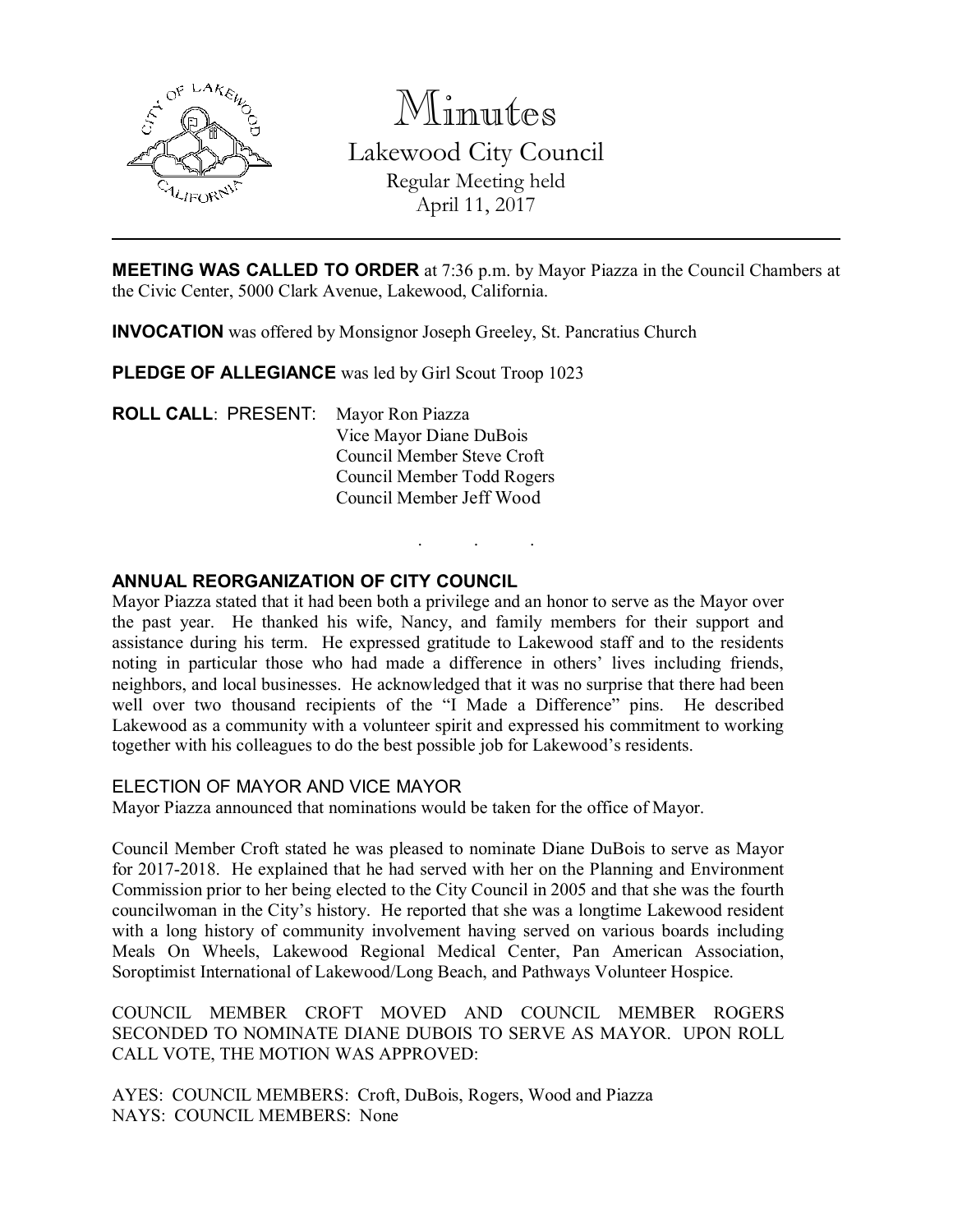### ELECTION OF MAYOR AND VICE MAYOR - Continued

Mayor DuBois presented outgoing Mayor Piazza with a gavel plaque and scrapbook commemorating his year of service as Mayor.

Mayor DuBois thanked her colleagues for the opportunity stating that in her third term as Mayor, she felt it was an honor. She highlighted the many positive features in the City, such as its beautiful parks; recreation programs for all ages; smooth, tree-lined streets; the quality public safety services received from the Los Angeles County Sheriff's and Fire departments. She commented that her goal for the year had been to preserve all of these elements and to improve Lakewood's parks, streets and community buildings, such as the major upgrade at the Burns Community Center; the improvements to Rynerson Park; continuing with the stormwater and picnic shelter replacement project at Bolivar Park; and breaking ground on the left turn lane expansion and traffic flow improvement project at the intersection of Lakewood and Del Amo boulevards. She thanked longtime City Manager Howard Chambers and the staff for their efforts in maintaining a well managed city and providing quality service to the residents. She expressed appreciation to the local businesses for providing shopping opportunities, jobs, and financial support for many community groups and causes emphasizing her pride at Lakewood having been named one of Los Angeles County's "most business friendly cities" many times in recent years. She thanked her colleagues for their ability to contribute to the decision-making required of the City Council without the internal difficulties sometimes found at other cities. She introduced her family members in the audience and concluded by thanking the residents for their volunteerism and caring involvement with maintaining the quality of life in the community.

Mayor DuBois announced that nominations were open for the office of Vice Mayor.

Council Member Rogers stated that it was his privilege to nominate his longtime friend, Steve Croft, to serve as Vice Mayor. He noted that Council Member Croft had grown up in East Lakewood and was first elected to the City Council in 2005, after serving on the City's Planning and Environment Commission. He highlighted some of his community activities including serving as Lakewood's representative on the Greater Los Angeles County Vector Control Board, where he was elected President of the Board for 2017, and on the Southeast Water Coalition.

COUNCIL MEMBER ROGERS MOVED AND COUNCIL MEMBER PIAZZA SECONDED TO NOMINATE STEVE CROFT TO SERVE AS VICE MAYOR. UPON ROLL CALL VOTE, THE MOTION WAS APPROVED:

AYES: COUNCIL MEMBERS: Wood, Piazza, Croft, Rogers and DuBois NAYS: COUNCIL MEMBERS: None

#### ANNOUNCEMENTS AND PRESENTATIONS:

Council Member Wood extended congratulations to Council Member Piazza as outgoing Mayor for his leadership and many accomplishments.

. . .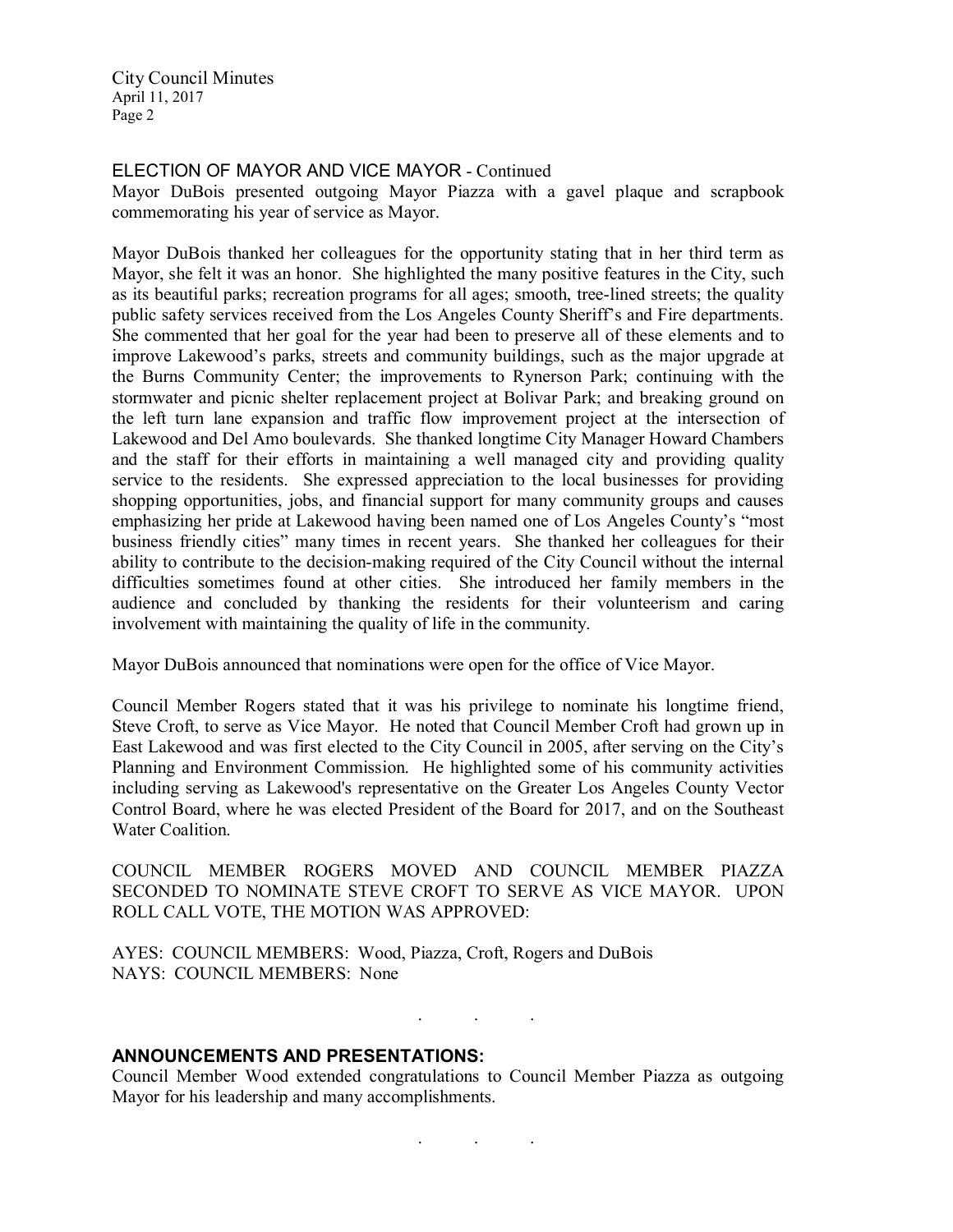## ROUTINE ITEMS:

COUNCIL MEMBER PIAZZA MOVED AND COUNCIL MEMBER WOOD SECONDED TO APPROVE ROUTINE ITEMS 1 THROUGH 6.

- RI-1 Approval of Minutes of the Meeting held March 28, 2017
- RI-2 Approval of Personnel Transactions
- RI-3 Approval of Registers of Demands
- RI-4 Authorization to Increase One-time Implementation Cost for T2 System Agreement for a Cloud Hosted Parking Control Software Program
- RI-5 Approval of Retirement Plan Investment Advisory Agreement with SFG Retirement Plan Consulting, LLC
- RI-6 RESOLUTION NO. 2017-6; A RESOLUTION OF THE CITY COUNCIL OF THE CITY OF LAKEWOOD ESTABLISHING A "3 MINUTE PASSENGER LOADING ONLY, MONDAY TO FRIDAY, 7:30 A.M. TO 4:30 P.M." ZONE ON THE WEST SIDE OF WHITEWOOD AVENUE SOUTH OF MICHELSON STREET WITHIN THE CITY OF LAKEWOOD, AND RESCINDING RESOLUTION 98-64

RESOLUTION NO. 2017-7; A RESOLUTION OF THE CITY COUNCIL OF THE CITY OF LAKEWOOD ESTABLISHING "SCHOOL BUS ONLY", MONDAY TO FRIDAY, 7:30 A.M. TO 4:30 P.M. ZONE ON THE WEST SIDE OF WHITEWOOD AVENUE SOUTH OF MICHELSON STREET WITHIN THE CITY OF LAKEWOOD

RESOLUTION NO. 2017-8; A RESOLUTION OF THE CITY COUNCIL OF THE CITY OF LAKEWOOD ESTABLISHING A "20 MINUTE LOADING ONLY, MONDAY TO FRIDAY, 6:30 A.M. TO 6:30 P.M." ZONE ON THE WEST SIDE OF WHITEWOOD AVENUE SOUTH OF MICHELSON STREET WITHIN THE CITY OF LAKEWOOD AND RESCINDING RESOLUTION 98-63

. . .

UPON ROLL CALL VOTE, THE MOTION WAS APPROVED:

AYES: COUNCIL MEMBERS: Wood, Piazza, Croft, Rogers and DuBois NAYS: COUNCIL MEMBERS: None

# 1.1 • COMMUNITY DEVELOPMENT BLOCK GRANT 2017-18 ACTION PLAN

Sonia Southwell, Director of Community Development, gave a presentation based on the memo in the agenda and stated that the U.S. Department of Housing and Urban Development (HUD) required preparation of an Annual Action Plan which included the anticipated program income and funds expected to be received during the program year that were allocated to meet housing and community development objectives.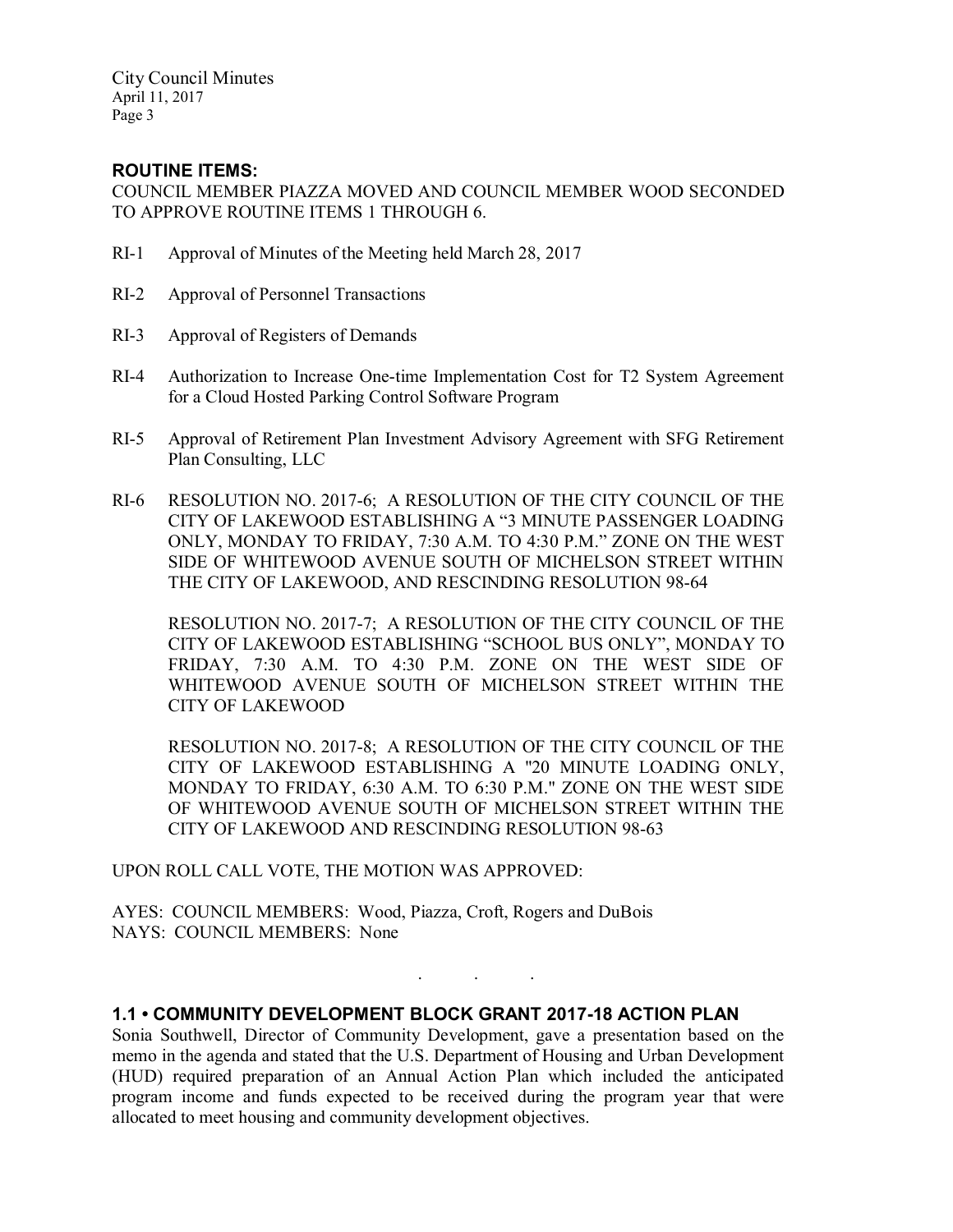## 1.1 • CDBG 2017-18 ACTION PLAN -Continued

Generally, the allocation amounts would be released in February to allow entitlement communities to prepare an accurate Action Plan to meet the May 15th submission deadline. Since the entitlement amounts had not been released, HUD had initially advised Lakewood to assume the same allocation that it received during the previous fiscal year. They were now advising entitlement communities not to submit their Action Plans until the allocations were released setting August 16th as the new deadline. Prior to receiving the latest direction from HUD, a draft document had been prepared and the Planning and Environment Commission had conducted a public hearing. Notice of the Action Plan had been given based on the requirements for meeting the earlier deadline. Pursuant to the City's Citizen Participation Plan, which had been approved by HUD, a notice of public hearing and commencement of a thirty-day comment period to obtain citizen input to the proposed Action Plan had been published and posted as required. She stated that staff recommended that the City Council conduct a public hearing to receive comments on the proposed Action Plan and following the public hearing table FY 2017-2018 Action Plan until the allocation amounts were announced.

Mayor DuBois opened the public hearing at 8:06 p.m. and called for anyone in the audience wishing to address the City Council on this matter. There was no response.

VICE MAYOR CROFT MOVED AND COUNCIL MEMBER ROGERS SECONDED TO TABLE THE ITEM UNTIL THE 2017-2018 ALLOCATION AMOUNTS WERE ANNOUNCED. UPON ROLL CALL VOTE, THE MOTION WAS APPROVED:

AYES: COUNCIL MEMBERS: Wood, Piazza, Croft, Rogers and DuBois NAYS: COUNCIL MEMBERS: None

# 1.2 • SECOND READING AND ADOPTION OF ORDINANCE NO. 2017-2; ADOPTING BY REFERENCE THE L.A. COUNTY FIRE, BUILDING, ELECTRICAL, PLUMBING, MECHANICAL, RESIDENTIAL AND GREEN BUILDING CODES

. . .

City Attorney Steve Skolnik advised that the proposed ordinance had been introduced and read by title at the March 28th City Council meeting.

ORDINANCE NO. 2017-2; AN ORDINANCE OF THE CITY COUNCIL OF THE CITY OF LAKEWOOD AMENDING THE MUNICIPAL CODE BY ADOPTING BY REFERENCE COUNTY OF LOS ANGELES FIRE CODE (TITLE 32), COUNTY OF LOS ANGELES BUILDING CODE (TITLE 26), COUNTY OF LOS ANGELES ELECTRICAL CODE (TITLE 27), COUNTY OF LOS ANGELES PLUMBING CODE (TITLE 28), COUNTY OF LOS ANGELES MECHANICAL CODE (TITLE 29), COUNTY OF LOS ANGELES RESIDENTIAL CODE (TITLE 30), COUNTY OF LOS ANGELES GREEN CODE (TITLE 31), AND COUNTY OF LOS ANGELES EXISTING BUILDING CODE (TITLE 33)

Mayor DuBois opened the public hearing at 8:07 p.m. and called for anyone in the audience wishing to address the City Council on this matter. There was no response.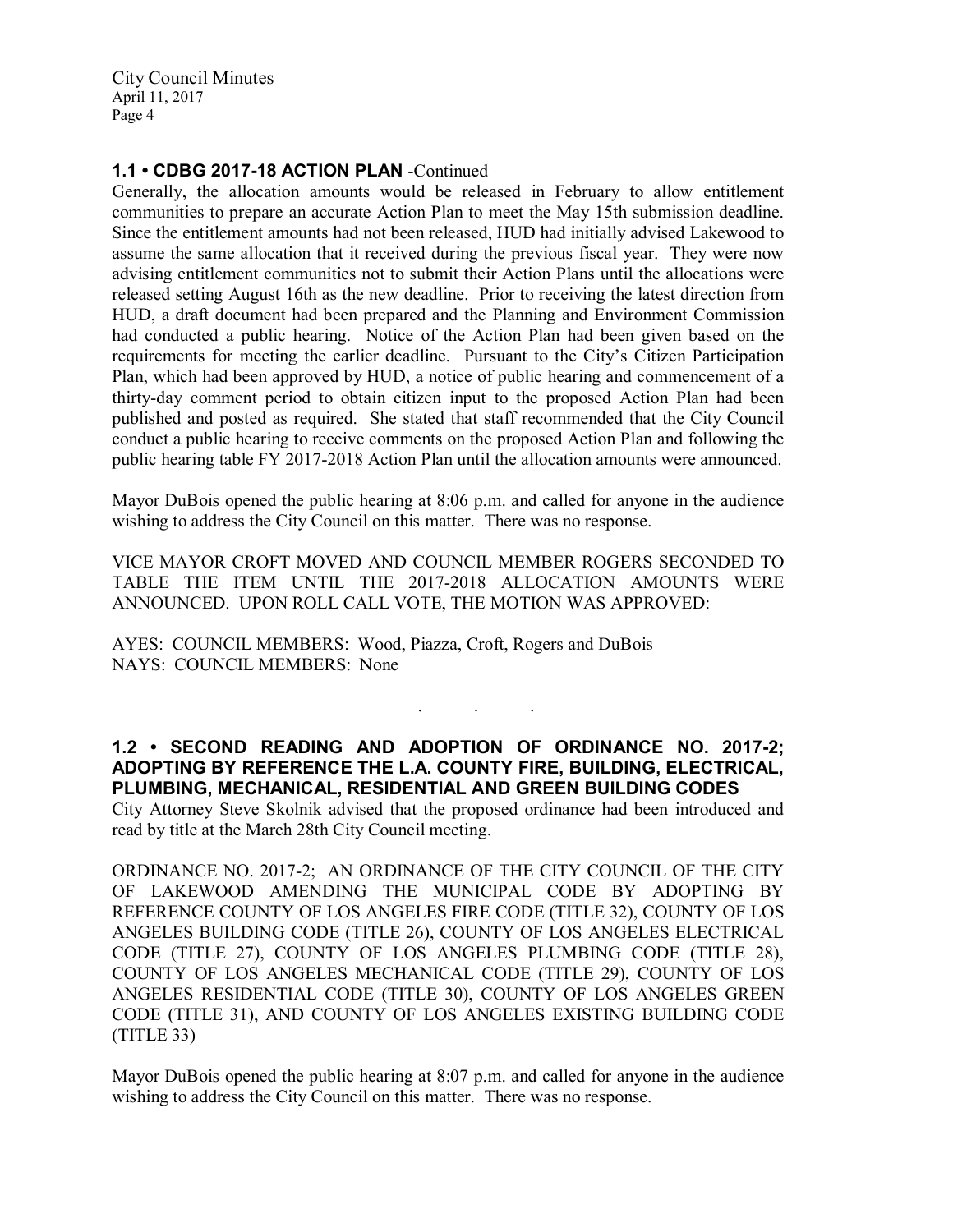## 1.2 • ORDINANCE NO. 2017-2; ADOPTING BY REFERENCE THE L.A. COUNTY FIRE, BUILDING, ELECTRICAL, PLUMBING, MECHANICAL, RESIDENTIAL AND GREEN BUILDING CODES - Continued

COUNCIL MEMBER PIAZZA MOVED AND COUNCIL MEMBER WOOD SECONDED TO ADOPT ORDINANCE NO. 2017-2. UPON ROLL CALL VOTE, THE MOTION WAS APPROVED:

AYES: COUNCIL MEMBERS: Wood, Piazza, Croft, Rogers and DuBois NAYS: COUNCIL MEMBERS: None

## 2.1 • ADOPTION OF SIGNATURE RESOLUTIONS

The City Attorney advised that the proposed resolutions were procedural documents that were legally necessary to enable the City's financial transactions and could be enacted with a single motion and vote.

. . .

RESOLUTION NO. 2017-9; A RESOLUTION OF THE CITY COUNCIL OF THE CITY OF LAKEWOOD AUTHORIZING THE CITY TREASURER TO DEPOSIT FUNDS FOR SAFEKEEPING AND INVESTMENT AND AUTHORIZING WITHDRAWAL OF FUNDS FROM DEPOSITORIES

RESOLUTION NO. 2017-10; A RESOLUTION OF THE CITY COUNCIL OF THE CITY OF LAKEWOOD AUTHORIZING THE USE OF THE MANUAL, FACSIMILE AND/OR ELECTRONIC SIGNATURE OF DIANE DUBOIS, MAYOR, IN THE EXECUTION OF PUBLIC SECURITIES AND INSTRUMENTS OF PAYMENT

RESOLUTION NO. 2017-11; A RESOLUTION OF THE CITY COUNCIL OF THE CITY OF LAKEWOOD AUTHORIZING THE USE OF THE MANUAL, FACSIMILE AND/OR ELECTRONIC SIGNATURE OF STEVE CROFT, MAYOR PRO TEM, IN THE EXECUTION OF PUBLIC SECURITIES AND INSTRUMENTS OF PAYMENT

COUNCIL MEMBER PIAZZA MOVED AND COUNCIL MEMBER WOOD SECONDED TO ADOPT RESOLUTIONS NO. 2017-9, 2017-10 AND 2017-11. UPON ROLL CALL VOTE, THE MOTION WAS APPROVED:

AYES: COUNCIL MEMBERS: Wood, Piazza, Croft, Rogers and DuBois NAYS: COUNCIL MEMBERS: None

. . .

## SUCCESSOR AGENCY ACTIONS

1. Approval of Register of Demands VICE MAYOR CROFT MOVED AND COUNCIL MEMBER PIAZZA SECONDED TO APPROVE THE REGISTER OF DEMANDS. UPON ROLL CALL VOTE, THE MOTION WAS APPROVED:

AYES: COUNCIL MEMBERS: Wood, Piazza, Croft, Rogers and DuBois NAYS: COUNCIL MEMBERS: None